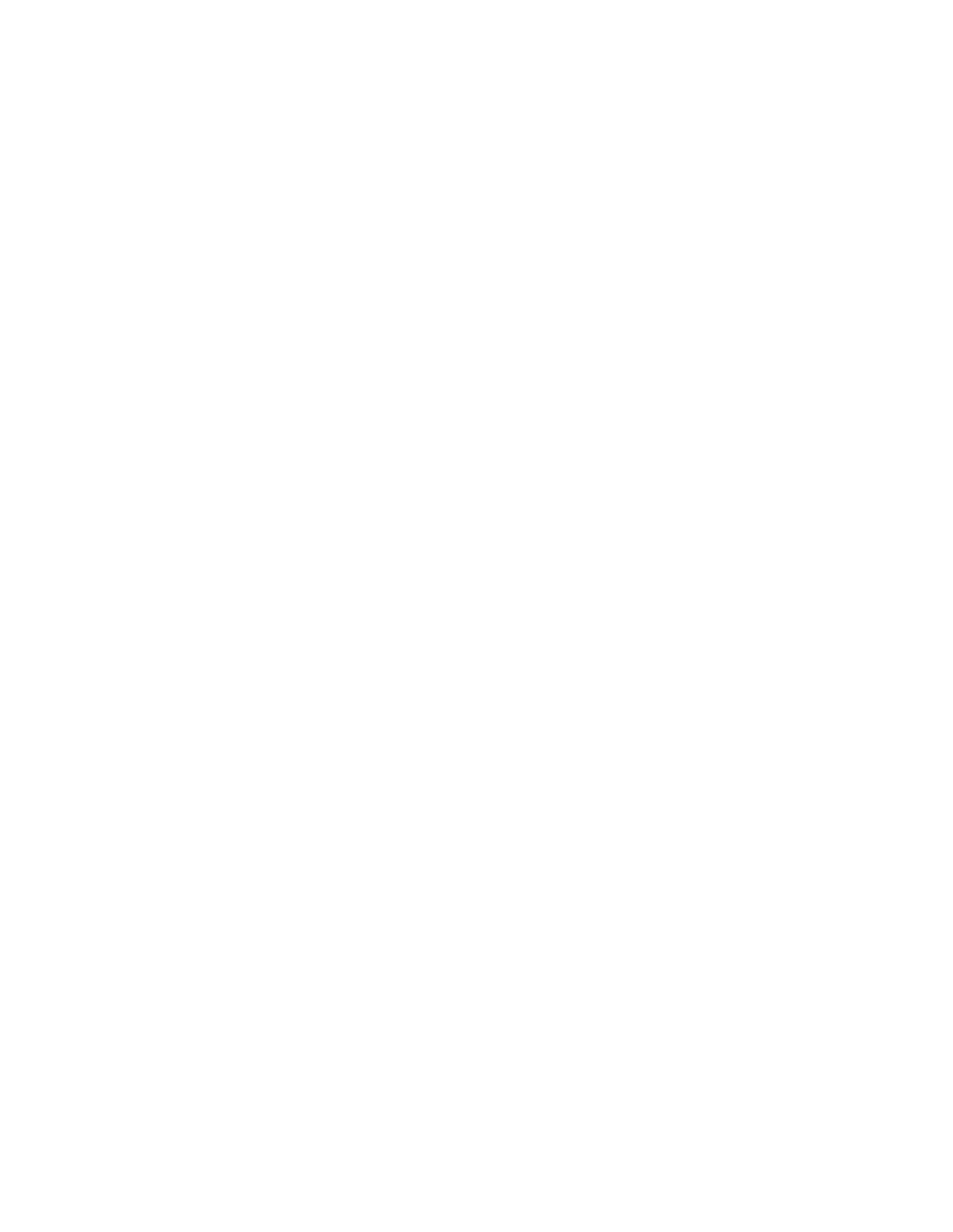# **Introduction**

Relevant to the issue of gender equality is day-care provision. It is claimed that if day-care centres (crèches, etc) become more affordable more women will enter the workplace and the gender pay gap will decline. Immediate questions arise. Who should pay for it? How many parents want to use day-care? How many would prefer to look after their children themselves at home in their children's pre-school years or have them looked after by a relative during the working day?

As we will show, only a small minority of parents wish to place their children in day-care.

As mentioned, an assumption is made in this debate that if more parents have ready access to affordable day-care then gender equality will increase through, for example, reducing the gender pay gap as more women enter the workplace and extend their working hours. We need to examine this assumption. Would more affordable day-care reduce the pay gap? The evidence (see more below) is that it would not. Sweden has readily accessible, affordable day-care but its gender pay gap is the same as Ireland's which does not publicly fund day-care to the same extent.

The State must help working parents. But it should not do so in a way that overlooks parents who do not wish to use day-care. It should not force parents to choose the workplace over home and want a work/life balance that suits them and their children best. The State must be fair to all.

# **The public's preferred child-care option is not day-care**

An Amarach Research poll from 2013 asked the following question:

*Below are some possible arrangements for caring for children under five (i.e. not yet attending primary school) during the working day. Please tell me which arrangement you would ideally prefer for your children if circumstances allowed, even if you don't have children under five.* 

The answers were as follows:

One parent stays-at-home: 49pc

A day-care centre: 17pc

Minded by another family member: 27pc

Don't know or other: 7pc

**Comment:** Public policy should be a response to what the public actually want, unless there is a strong, compelling reason to do otherwise. Child-care policy is mainly about early-years care because that is when children are most dependent. This question asked people what they regard as the best child-care option for children under the age of five. It finds that only a small minority (17pc) see placing a child in a day-care centre as the best option.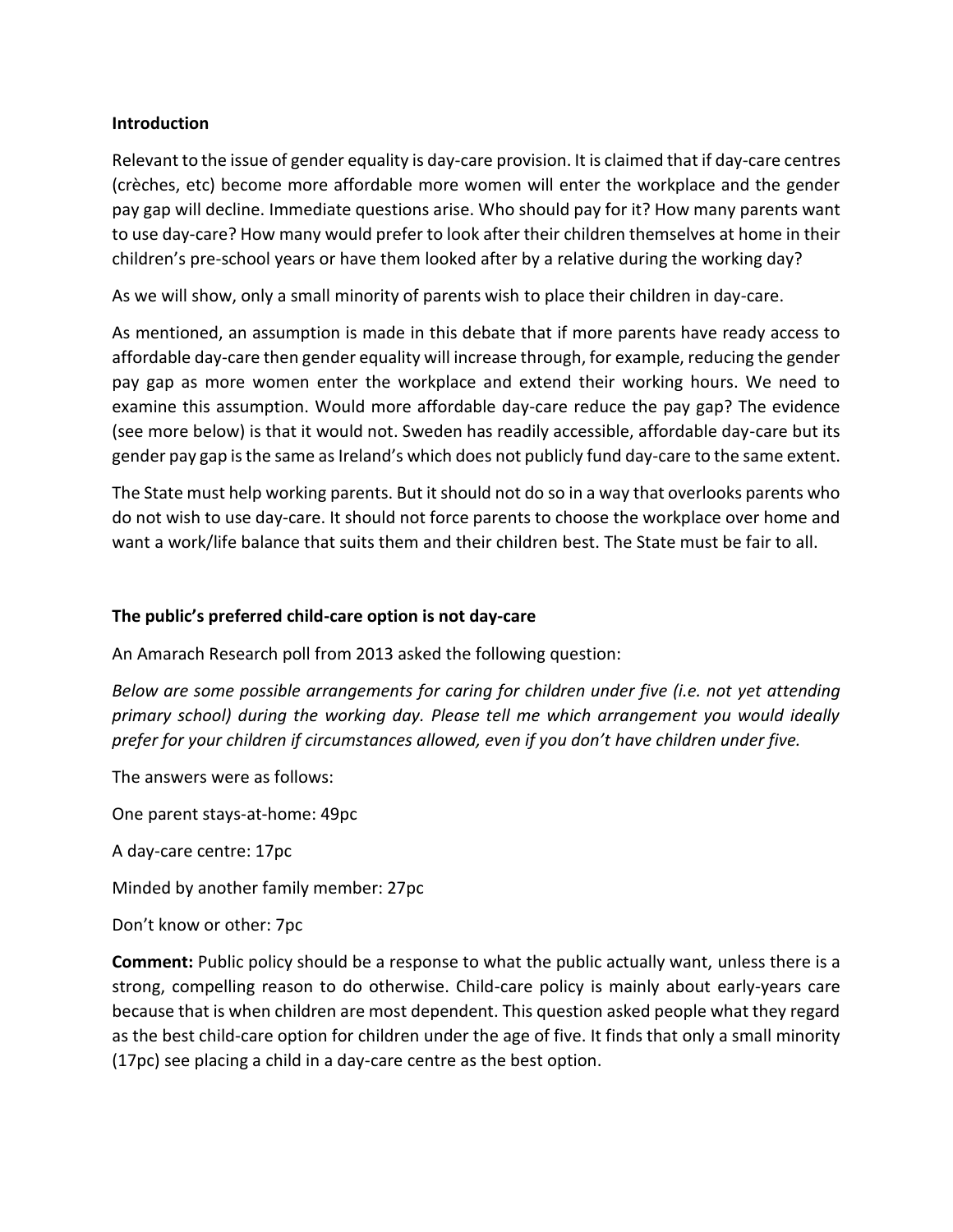Almost half believe parental care at home is preferable, and 27pc say their preferred option is care by another family member such as a grandparent.

Any policy that favours the minority choice, day-care, over these other choices, is inherently discriminatory therefore.

A CSO paper backs the Amarach Research finding. Published in 2017, the study found that 70pc of children aged 0-12 are looked after by a parent and only 13pc are in a crèche, Montessori playgroup, or after-school facility.<sup>1</sup>

Just 18pc of parents wanted an alternative arrangement to what they are using presently, and it should not be assumed this is day-care.

It could be argued that State resources should be funnelled disproportionately to day-care in any case if there is strong evidence that children would benefit more compared with other forms of care. But this evidence does not exist.

An important study from the ESRI called 'Childcare, Early Education and Socio-Emotional Outcomes at Age 5', shows little difference in terms of educational outcomes whether a child was in day-care, or at home, or in some other arrangement.<sup>2</sup>

This being so, there is no good reason for the State to favour day-care over the other choices parents make about the care of their children, especially when day-care is the first choice of only a minority of people.

# **Marked male/female differences in work preferences**

Another Amarach Research poll, this time from 2016, asked people the following:

*Q. If money were no object, and you were free to do whatever you wanted, would you stay at home, would you work full time or would you work part time?*

(Men and women with children under 17)

Stay at home: 35pc (female) 18pc (male)

Work part time: 48pc (female) 45pc (male)

Work full time: 17pc (female) 37pc (male)

**Comment:** This question is identical to one asked in a poll for *The New York Times* in 2013. The purpose of the question is to ask people what their work choices would be if under no financial pressure to work.

The responses show that only a minority of both sexes would choose to work full-time. For both sexes, almost half would opt to work part-time. However, there are very marked gender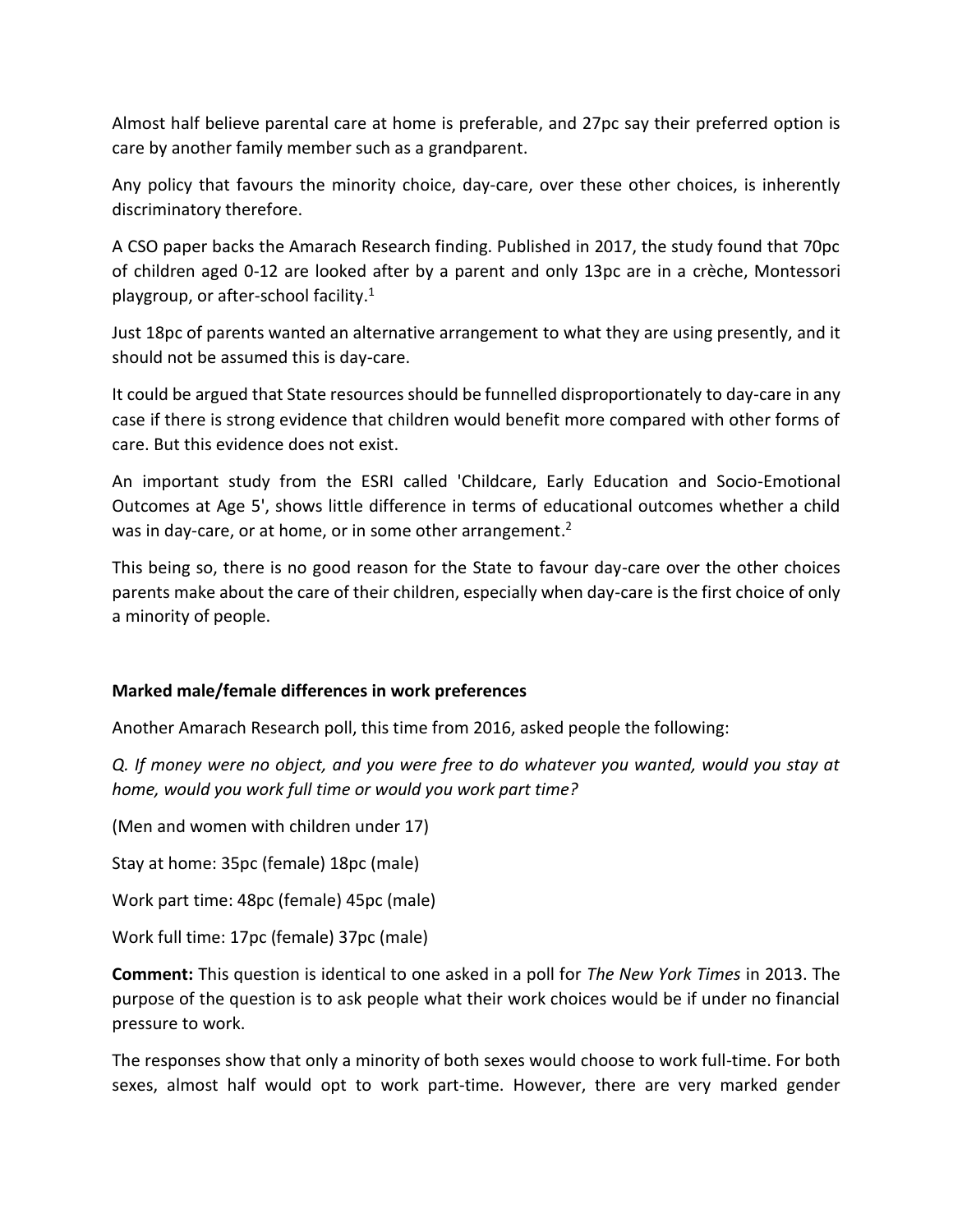differences in regard to who would work full-time or stay-at-home. Only 18pc of men with children under 17 would opt to stay-at-home versus almost twice that number of women. Conversely, twice as many men as women in this category would work full-time.

This marked gender difference directly challenges the notion that men and women, given a free hand, would choose the same work/life balance. Much of the advocacy for universal, Statesubsidised day-care is based on this mistaken premise.

The CSO's Labour Force Survey for the second quarter of 2019 showed that 331,000 women were working part-time compared with 130,000 men, a difference of more than two and a half to one.<sup>3</sup>

Significantly, 79pc of part-time working women did not regard themselves as underemployed. In other words, they were not seeking more paid hours. Their situation suited them.

# **Social conditioning or natural preferences**

Perhaps it might be argued that the differences between male and female work choices are the result of social conditioning rather than natural preferences. Perhaps we believe that with different social conditioning men and women will wish to do the same jobs and for the same number of hours each week and will be equally devoted to both home and work.

But what is this belief based on? Why do we believe it is all socially conditioning, and even if that is true, who should we then put in charge of 'socially conditioning' us and to what end and purpose?

There is no doubt that we are all socially conditioned to some degree, but to put all, or almost all male/female differences down to social conditioning is a theory, and the Citizens' Assembly needs to ask itself whether it believes this theory, and also whether an alternative view should be presented to delegates, namely that there are real natural differences between the sexes that result in different work/life choices. (See for example, 'The Blank Slate' by Professor Steven Pinker, of the Department of Psychology at Harvard University, and especially Chapter 18, entitled 'Gender').

# **Gender pay gap**

The fact that far more men than women work part-time is, of course, one reason why a gender pay gap of around 14pc exists in Ireland. The gender pay gap normally refers to the gross hourly earnings of women compared with men. People who work full-time are more likely to move up the career ladder and therefore earn more per hour.

One way to reduce the gender pay gap is, therefore, to ensure fewer women work part-time, or more men do so. But again, suppose this is not something people really want to do? Has the State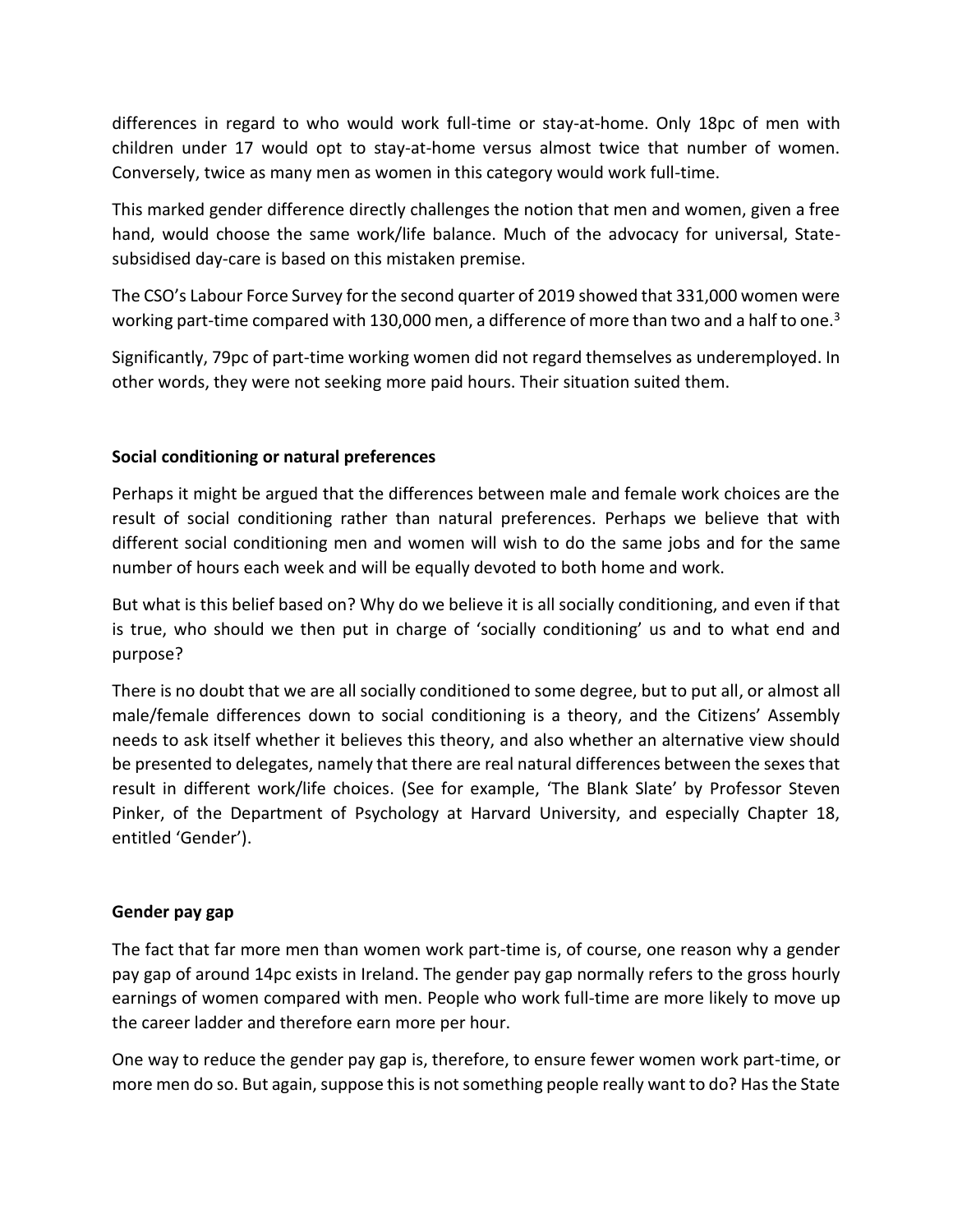a right to decide that it must socially condition people into making different work choices than the ones they are making now?

What is interesting is that even the Scandinavian countries, which have instituted many policies aimed at eliminating different outcomes between the sexes, still have gender pay gaps on a par with Ireland's.<sup>4</sup>

In those countries it remains the case that far more women than men work part-time and also that men and women are still to be found in gender-typical jobs such as construction in the case of men, or teaching and nursing in the case of women.<sup>5</sup>

**Conclusion:** The Citizens' Assembly should allow for the possibility that the different career choices men and women make, and also the different balances between home and work that they often strike, may not be solely or overwhelmingly the result of social conditioning and might also be the result of differing natural preferences.

Asking the State to interfere with those choices is itself a type of social conditioning that requires very strong justification. In addition, it may force people down paths they do not wish to go for the sake of a certain vision of society that puts equality of outcome ahead of equality of opportunity.

One manifestation of putting equality of outcome first is a desire to disproportionately support day-care compared with other choices parents may wish to make for the care of their children.

In our view, it would be far better to adopt a more neutral policy in respect of the various childcare preferences of parents. In Finland, for example, day-care is subsidised, but parents who mind their young children at home receive a generous monthly supplement. In other words, Finland respects both choices.

We should do the same.

# Notes

 $\overline{\phantom{a}}$ 

<sup>2</sup> ESRI, *Childcare, Early Education and Socio-Emotional Outcomes at Age 5: Evidence from the Growing up in Ireland Study* (2016).

[https://www.esri.ie/publications/childcare-early-education-and-socio-emotional-outcomes-at](https://www.esri.ie/publications/childcare-early-education-and-socio-emotional-outcomes-at-age-5-evidence-from-the-growing-up-in-ireland-study)[age-5-evidence-from-the-growing-up-in-ireland-study](https://www.esri.ie/publications/childcare-early-education-and-socio-emotional-outcomes-at-age-5-evidence-from-the-growing-up-in-ireland-study)

<sup>1</sup> CSO, *Quarterly National Household Survey*, Module on Childcare (Quarter 3, 2016). <https://www.cso.ie/en/releasesandpublications/er/q-chi/qnhschildcarequarter32016/>